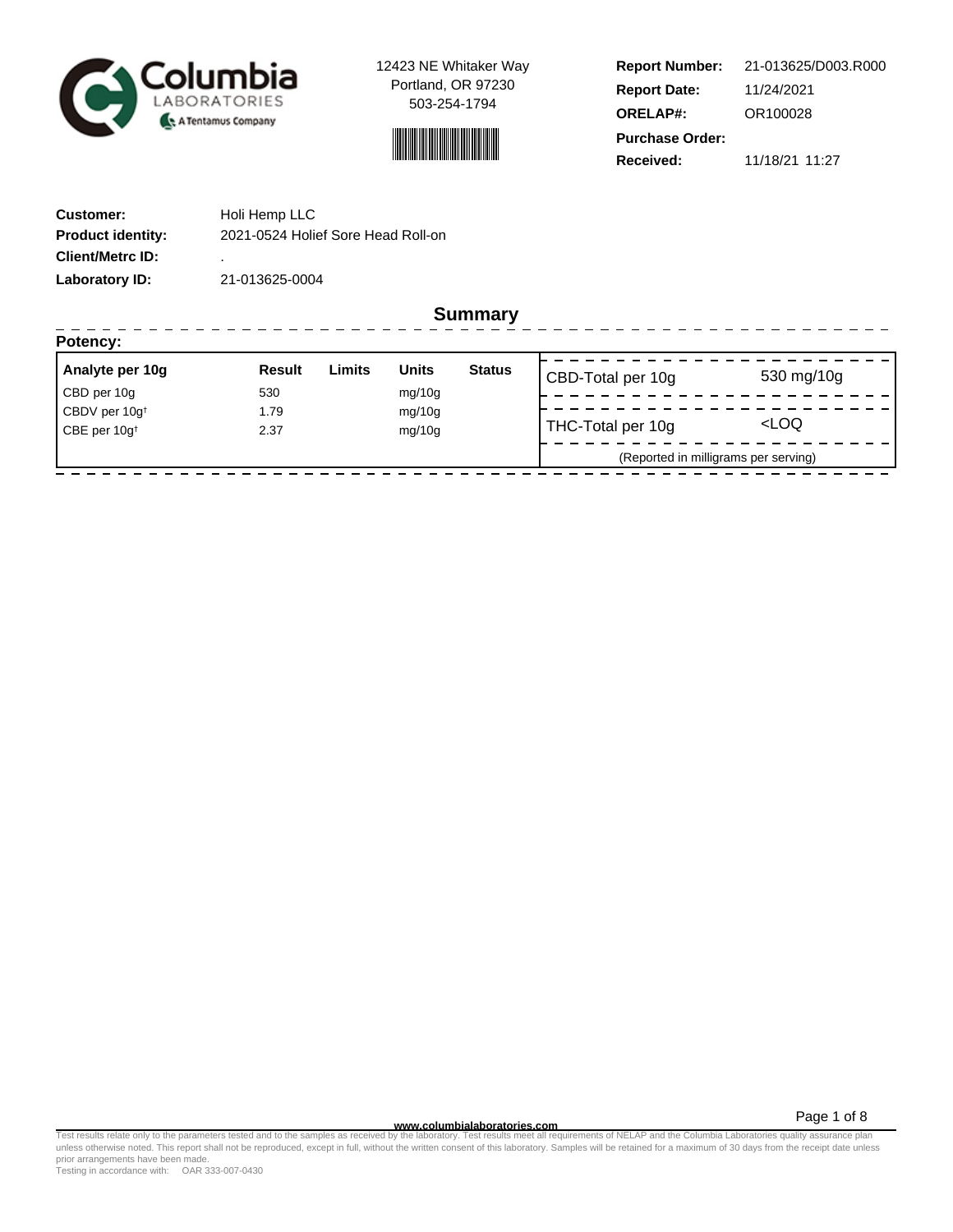

12423 NE Whitaker Way Portland, OR 97230 503-254-1794



| <b>Report Number:</b>  | 21-013625/D003.R000 |  |  |  |
|------------------------|---------------------|--|--|--|
| <b>Report Date:</b>    | 11/24/2021          |  |  |  |
| <b>ORELAP#:</b>        | OR100028            |  |  |  |
| <b>Purchase Order:</b> |                     |  |  |  |
| Received:              | 11/18/21 11:27      |  |  |  |

| <b>Customer:</b>            | Holi Hemp LLC                      |
|-----------------------------|------------------------------------|
|                             | 14708 NE 13th Ct                   |
|                             | Vancouver Washington 98685         |
|                             | United States of America (USA)     |
| <b>Product identity:</b>    | 2021-0524 Holief Sore Head Roll-on |
| <b>Client/Metrc ID:</b>     |                                    |
| <b>Sample Date:</b>         |                                    |
| Laboratory ID:              | 21-013625-0004                     |
| <b>Evidence of Cooling:</b> | No                                 |
| Temp:                       | 20.3 °C                            |
| <b>Relinquished by:</b>     | UPS                                |
| Serving Size #1:            | 10 a                               |

## **Sample Results**

| Potency per 10g                 |         | Method J AOAC 2015 V98-6 (mod) Units mg/se Batch: 2110535 |              |       | Analyze: 11/20/21 1:12:00 AM |              |
|---------------------------------|---------|-----------------------------------------------------------|--------------|-------|------------------------------|--------------|
| Analyte                         | Result  | Limits                                                    | <b>Units</b> | LOQ   |                              | <b>Notes</b> |
| CBC per 10g <sup>t</sup>        | $<$ LOQ |                                                           | mg/10g       | 0.326 |                              |              |
| CBC-A per 10g <sup>t</sup>      | $<$ LOQ |                                                           | mg/10g       | 0.326 |                              |              |
| CBC-Total per 10g <sup>t</sup>  | $<$ LOQ |                                                           | mg/10g       | 0.611 |                              |              |
| CBD per 10g                     | 530     |                                                           | mg/10g       | 3.26  |                              |              |
| CBD-A per 10g                   | $<$ LOQ |                                                           | mg/10g       | 0.326 |                              |              |
| CBD-Total per 10g               | 530     |                                                           | mg/10g       | 3.54  |                              |              |
| CBDV per 10g <sup>+</sup>       | 1.79    |                                                           | mg/10g       | 0.326 |                              |              |
| CBDV-A per 10g <sup>t</sup>     | $<$ LOQ |                                                           | mg/10g       | 0.326 |                              |              |
| CBDV-Total per 10g <sup>+</sup> | 1.79    |                                                           | mg/10g       | 0.608 |                              |              |
| CBE per 10g <sup>t</sup>        | 2.37    |                                                           | mg/10g       | 0.326 |                              |              |
| CBG per 10g <sup>t</sup>        | $<$ LOQ |                                                           | mg/10g       | 0.326 |                              |              |
| CBG-A per 10g <sup>t</sup>      | $<$ LOQ |                                                           | mg/10g       | 0.326 |                              |              |
| CBG-Total per 10g <sup>+</sup>  | $<$ LOQ |                                                           | mg/10g       | 0.608 |                              |              |
| CBL per 10g <sup>+</sup>        | $<$ LOQ |                                                           | mg/10g       | 0.326 |                              |              |
| CBL-A per 10g <sup>t</sup>      | $<$ LOQ |                                                           | mg/10g       | 0.326 |                              |              |
| CBL-Total per 10g <sup>+</sup>  | $<$ LOQ |                                                           | mg/10g       | 0.611 |                              |              |
| CBN per 10g                     | $<$ LOQ |                                                           | mg/10g       | 0.326 |                              |              |
| CBT per 10g <sup>+</sup>        | $<$ LOQ |                                                           | mg/10g       | 0.326 |                              |              |
| ∆8-THCV per 10g <sup>+</sup>    | $<$ LOQ |                                                           | mg/10g       | 0.326 |                              |              |
| ∆8-THC per 10g <sup>+</sup>     | $<$ LOQ |                                                           | mg/10g       | 0.326 |                              |              |
| ∆9-THC per 10g                  | $<$ LOQ |                                                           | mg/10g       | 0.326 |                              |              |
| exo-THC per 10g <sup>t</sup>    | $<$ LOQ |                                                           | mg/10g       | 0.326 |                              |              |
| THC-A per 10g                   | $<$ LOQ |                                                           | mg/10g       | 0.326 |                              |              |
| THC-Total per 10g               | $<$ LOQ |                                                           | mg/10g       | 0.611 |                              |              |
| THCV per 10g <sup>t</sup>       | $<$ LOQ |                                                           | mg/10g       | 0.326 |                              |              |
| THCV-A per 10g <sup>t</sup>     | $<$ LOQ |                                                           | mg/10g       | 0.326 |                              |              |
| THCV-Total per 10g <sup>+</sup> | $<$ LOQ |                                                           | mg/10g       | 0.611 |                              |              |
| Total Cannabinoids per 10g      | 534     |                                                           | mg/10g       |       |                              |              |

**WWW.columbialaboratories.com**<br>unless otherwise noted. This report shall not be reproduced, except in full, without the written consent of this laboratory. Samples will be retained for a maximum of 30 days from the receipt